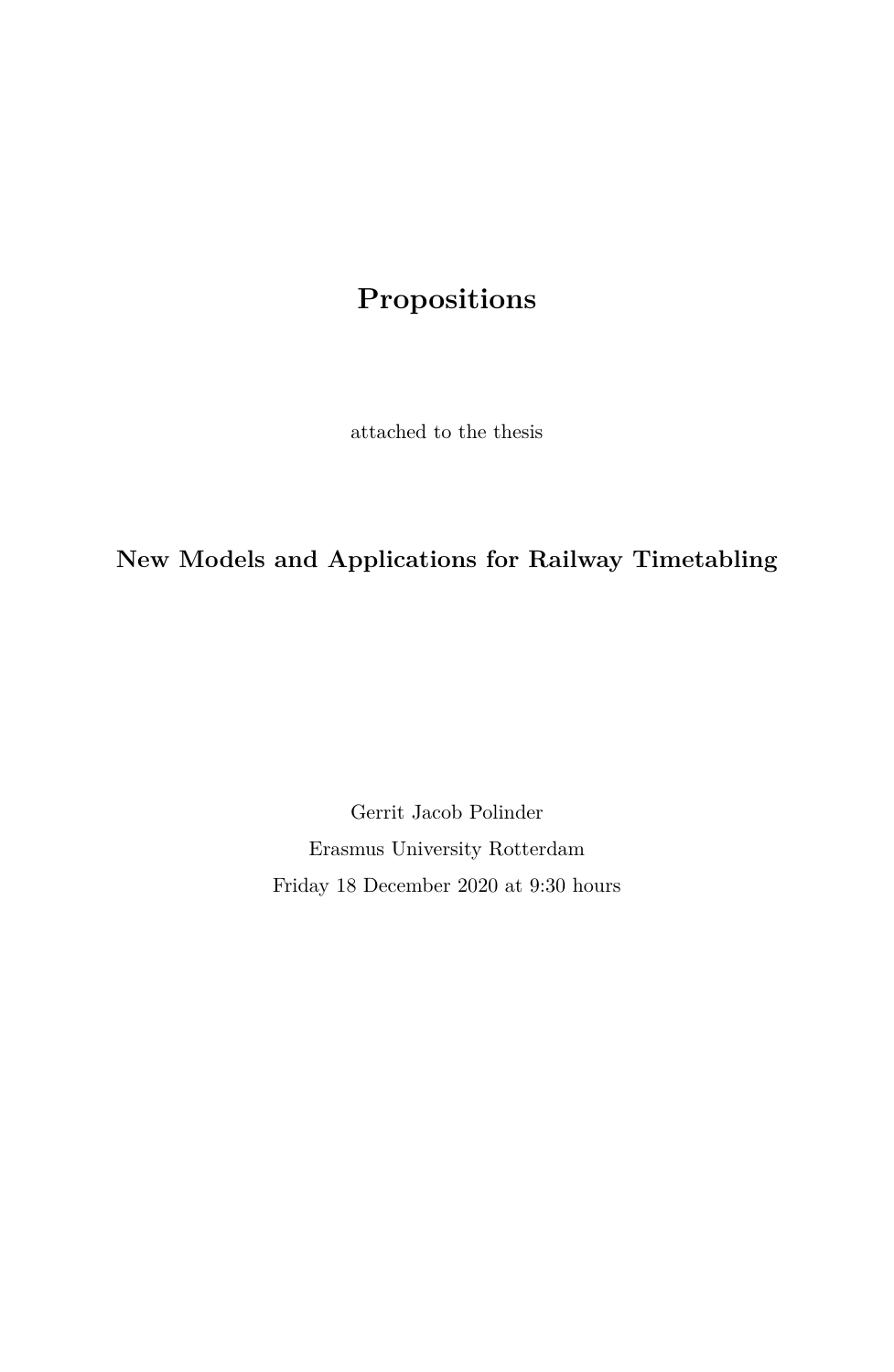I

In order to reduce passenger travel times, railway operators need to stop forcing trains to run in regular patterns with equally distributed headway times.

*Chapter 3*

II

Designing a railway schedule based on the largest OD-pairs leads to a smaller problem to solve, while loosing only little in terms of optimality.

*Chapter 3*

#### III

The fact that timetabling instances can be infeasible should be considered when designing timetabling algorithms.

*Chapters 4 and 5*

IV

Linear approximations are a very good and practical choice, although in general better approximations exist.

*Chapter 6*

V

Integrating several planning problems leads to a problem that is interesting from a theoretical point of view, but in practice is hard to solve. For the coming years, sequential scheduling is a practically more suitable solution approach.

*This thesis*